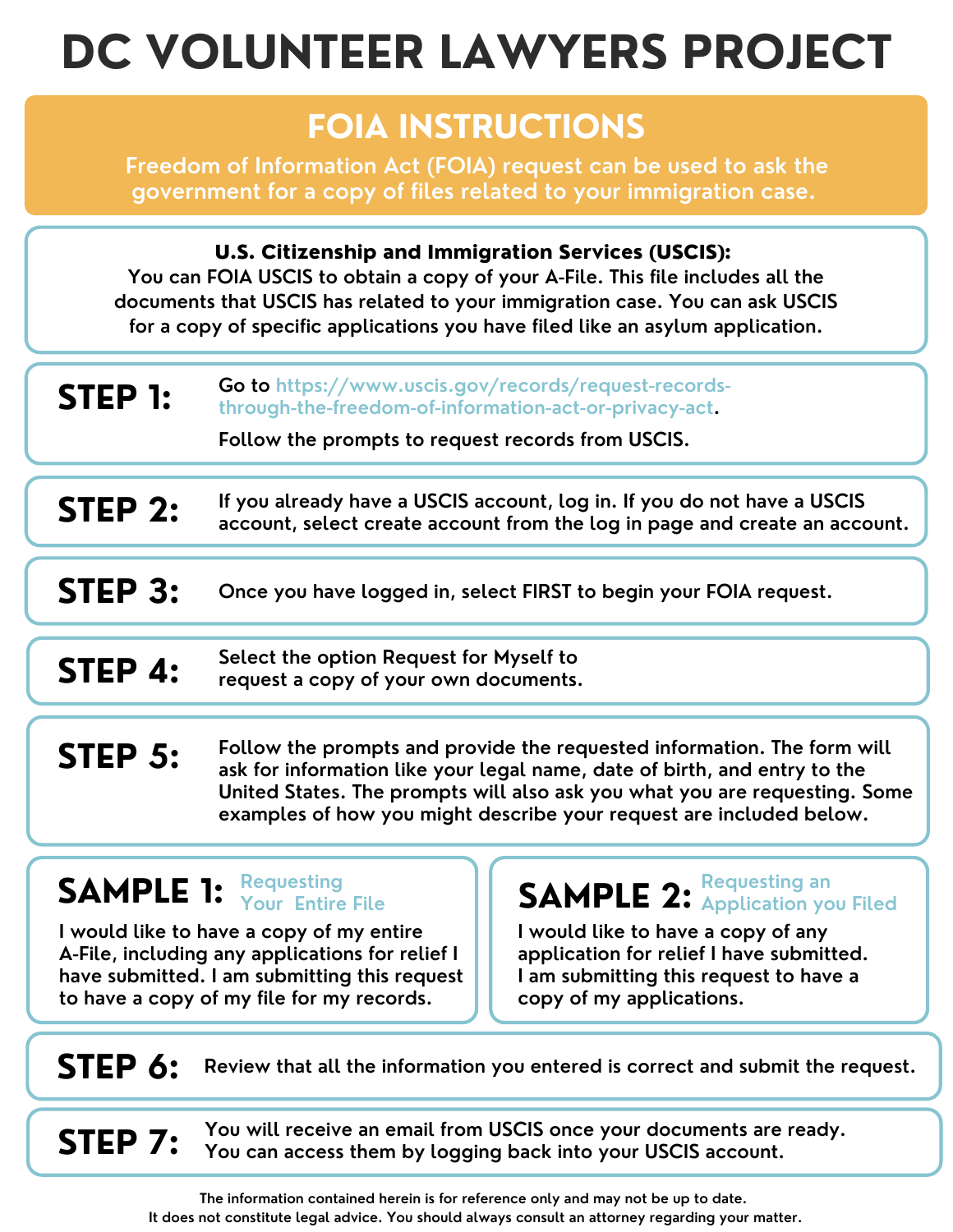# **DC VOLUNTEER LAWYERS PROJECT**

### **FOIA INSTRUCTIONS**

**Freedom of Information Act (FOIA) request can be used to ask the government for a copy of files related to your immigration case.**

#### Customs and Border Protection (CBP):

**You can submit a FOIA request to CBP to obtain documents related to your entry to the United States. If you did not interact with immigration when entering the United States, CBP is unlikely to have documents related to your case.**

| <b>STEP 1:</b> | <b>Go to https://foiaonline.gov/foiaonline/action/public/request</b> |
|----------------|----------------------------------------------------------------------|
|                | to access the form to submit a FOIA request.                         |

- **Follow the prompts and provide the requested information. The form will ask you to select an agency. Select CBP FOIA Division. STEP 2:**
- **The form will ask for information such as your legal name, date of birth, and information about how you entered the United States. The form will also ask for a description of what you are requesting. Below are some examples of how you might describe what you are requesting. STEP 3:**

#### **SAMPLE 1: Requesting**

**I would like a copy of all documents CBP has related to me. I am submitting this request to have a copy of my documents for my records.**

#### **SAMPLE 2: Requesting a Specific Document**

**I would like a copy of [DOCUMENT NAME]. I am submitting this request to have a copy of the document for my records.**

**STEP 6: Review that all the information you entered is correct and submit the request.**

**You can check the status of your request here: <https://foiaonline.gov/foiaonline/action/public/search>. STEP 7:**

**CBP will also contact you when your documents are available.**

**The information contained herein is for reference only and may not be up to date. It does not constitute legal advice. You should always consult an attorney regarding your matter.**